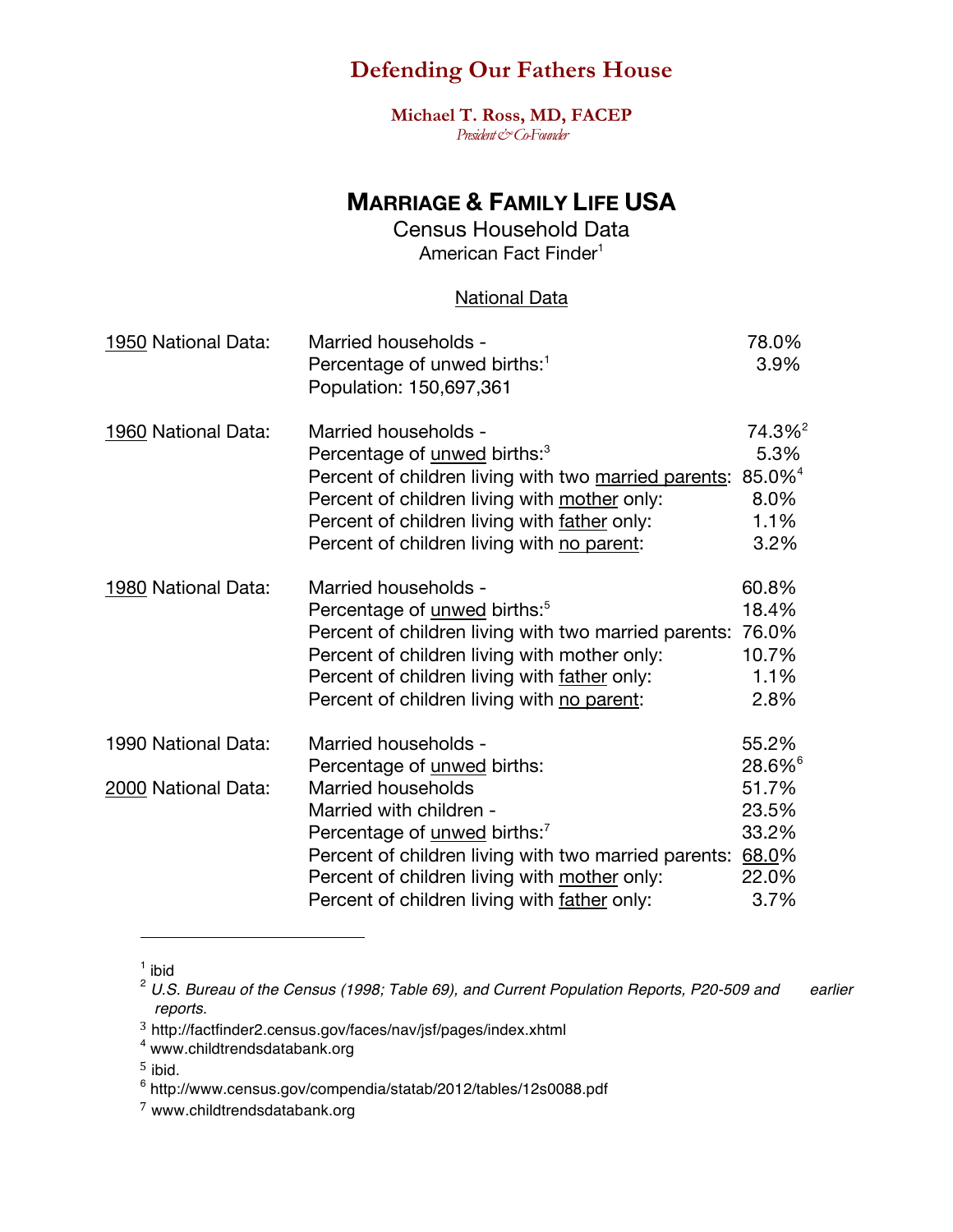|                     | Percent of children living with no parent:                 | $3.7\%$ |
|---------------------|------------------------------------------------------------|---------|
| 2012 National Data: | Percentage of unwed births: <sup>8</sup>                   | 40.7%   |
|                     | Percent of children living with two married parents: 64.1% |         |
|                     | Percent of children living with mother only:               | 24.4%   |
|                     | Percent of children living with father only:               | 3.6%    |
|                     | Percent of children living with no parent:                 | 3.6%    |

## **2010 Census DATA**

2010 National Data: Married households - 48% Percentage of unwed births:<sup>9</sup> 40.7% Married with children -20% Percent of minor child households married: 60.5% Population: 308,745,538 Children: 90,786,036 (29.4%)

### **2000 Census DATA - MICHIGAN**

Michigan: Married households – 51.4% Percentage of unwed births: 33.3% Married with children - 23.1% Percent of minor child households married: 66.2% Population: **9,938,444**

### **2010 Census DATA - MICHIGAN**

Michigan: Married households - 48% Percentage of unwed births: 42.3%<sup>10 11</sup> Married with children – 18.9% Percent of minor child households married: 59.7% Population: 9,883,640

<sup>&</sup>lt;sup>8</sup> ibid.

<sup>&</sup>lt;sup>9</sup> ibid.

<sup>&</sup>lt;sup>10</sup> Data for 2011: National Vital Statistics Reports, Vol. 62, No.1, June 28, 2013 http://www.cdc.gov/nchs/data/nvsr/nvsr62/nvsr62\_01\_tables.pdf

<sup>11 38.7%</sup> in 2007: http://michigan.gov/ruready/0,1607,7-276-57379-246639--,00.html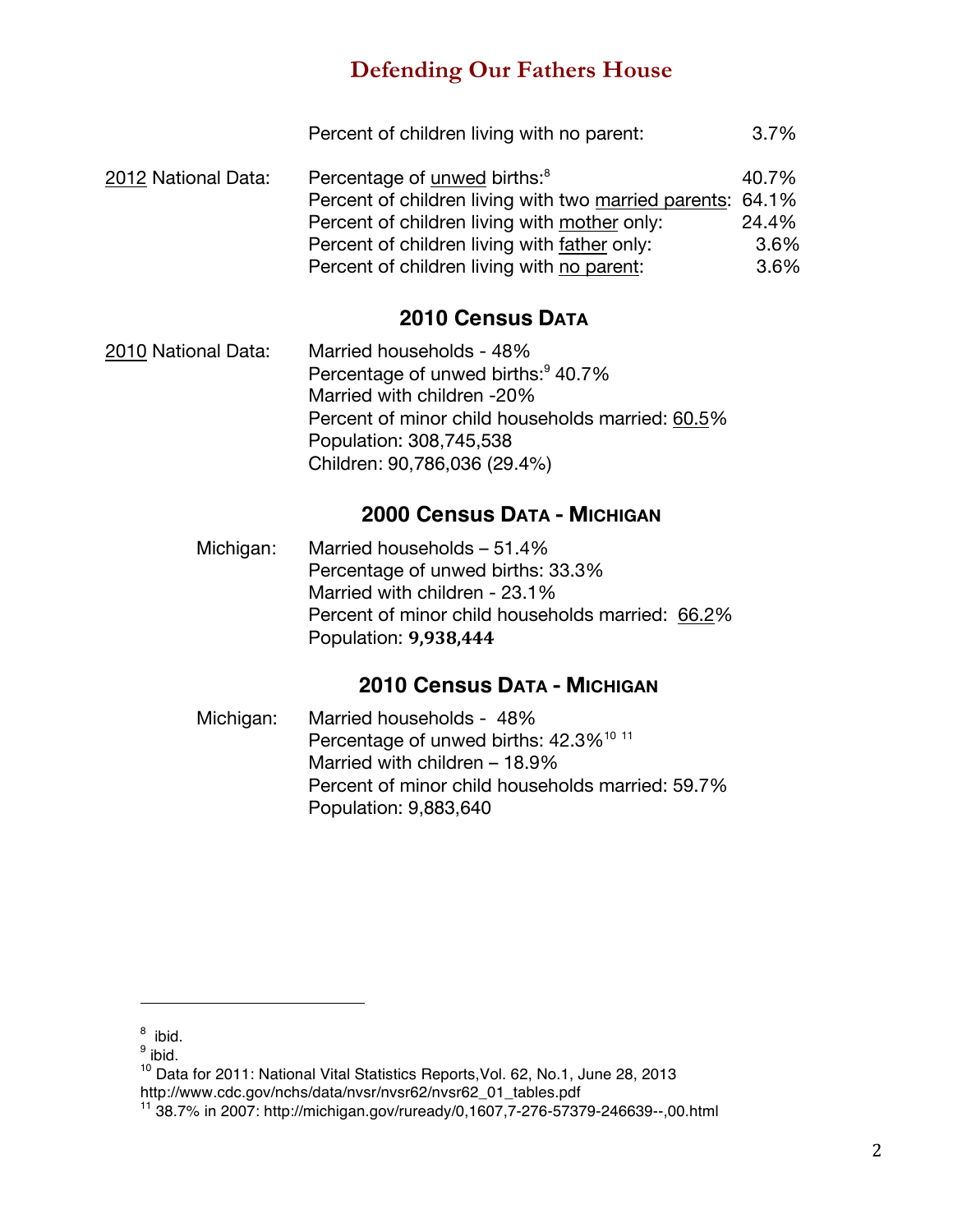### 2010 Census Selected U.S. Counties & Large Cities

### **TEXAS**

| El Paso County, Tx: | <b>THIRD POOREST U.S. METROPOLITAN REGION</b><br>Married households - 50.8%<br>Married with children $-26.0\%$<br>Percent of minor child households married: 55.6%<br>Population: 800,647 |
|---------------------|-------------------------------------------------------------------------------------------------------------------------------------------------------------------------------------------|
| El Paso, Tx:        | Married households - 48.5%<br>Married with children -26.9%                                                                                                                                |

Percent of minor child households married: 54.1% Population: 649,121 Safest large city: 2010-2013 (4 yrs)

### **MICHIGAN**

| Wayne County:   | Married households - 37.4%<br>Married with children - 15.8%<br>Population: 1,820,584                                                  |
|-----------------|---------------------------------------------------------------------------------------------------------------------------------------|
| Detroit:        | Married households - 21.5%<br>Married with children - 8.5%<br>Percent of minor child households married: 24.7%<br>Population: 713,777 |
| Livonia:        | Married households - 55.9%<br>Married with children - 21.4%<br>Population: 96,942                                                     |
| Canton:         | Married households - 60.3%<br>Married with children - 30.4%<br>Population: 90,173                                                     |
| Westland:       | Married households - 37.5%<br>Married with children - 15.1%<br>Population: 84, 094                                                    |
| Oakland County: | Married households - 50.7%<br>Married with children - 22.8%<br>Population: 1,202,362                                                  |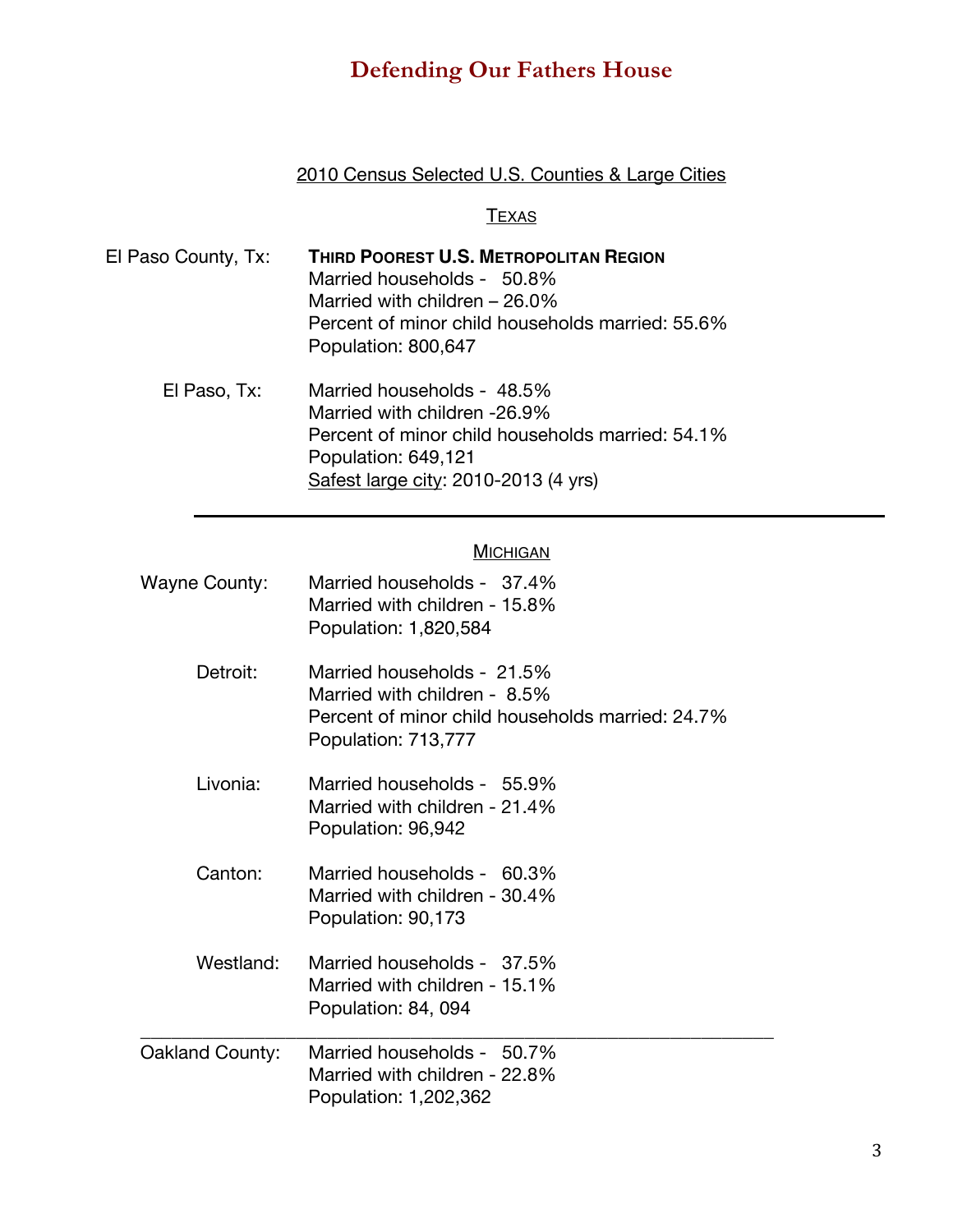| Troy:                   | Married households - 62.8%<br>Married with children - 28.5.0%<br>Population: 80,980                                                                                                                                                                                                                                                                                                                                  |
|-------------------------|----------------------------------------------------------------------------------------------------------------------------------------------------------------------------------------------------------------------------------------------------------------------------------------------------------------------------------------------------------------------------------------------------------------------|
| Pontiac:                | Married households - 26.5%<br>Married with children - 11.3%<br>Unmarried mom with children – 26.2%<br>% total households = $family -60\%$<br>% family households married – 44%<br>% family households married with children – 18.8%<br>% family households single moms with minors – 31%<br>% minors living with single biological mom – 52.4%<br>% minors living with married parents – 37.8%<br>Population: 59,515 |
| <b>Rochester Hills:</b> | Married households - 59.2%<br>Married with children - 26.4%<br>Population: 70,995                                                                                                                                                                                                                                                                                                                                    |
| Southfield:             | Married households - 33.4%<br>Married with children - 22.9%<br>Population: 71,739                                                                                                                                                                                                                                                                                                                                    |
| Macomb county:          | Married households - 49.7%<br>Married with children - 20.6%<br>Population: 840,978                                                                                                                                                                                                                                                                                                                                   |
| Warren:                 | Married households - 42.2%<br>Married with children - 16.9%<br>Population: 134,056                                                                                                                                                                                                                                                                                                                                   |
| Roseville:              | Married households - 38.3%<br>Married with children - 15.6%<br>Population: 47,299                                                                                                                                                                                                                                                                                                                                    |
| New York City:          | Married households - 35.3%<br>Married with children - 15.9%<br>Percent of minor child households married: 51.4%<br>Population: 8,175,133                                                                                                                                                                                                                                                                             |
| Chicago:                | Married households - 32.0%<br>Married with children $-14.4\%$<br>Percent of minor child households married: 48.1%<br>Population: 2,695,598                                                                                                                                                                                                                                                                           |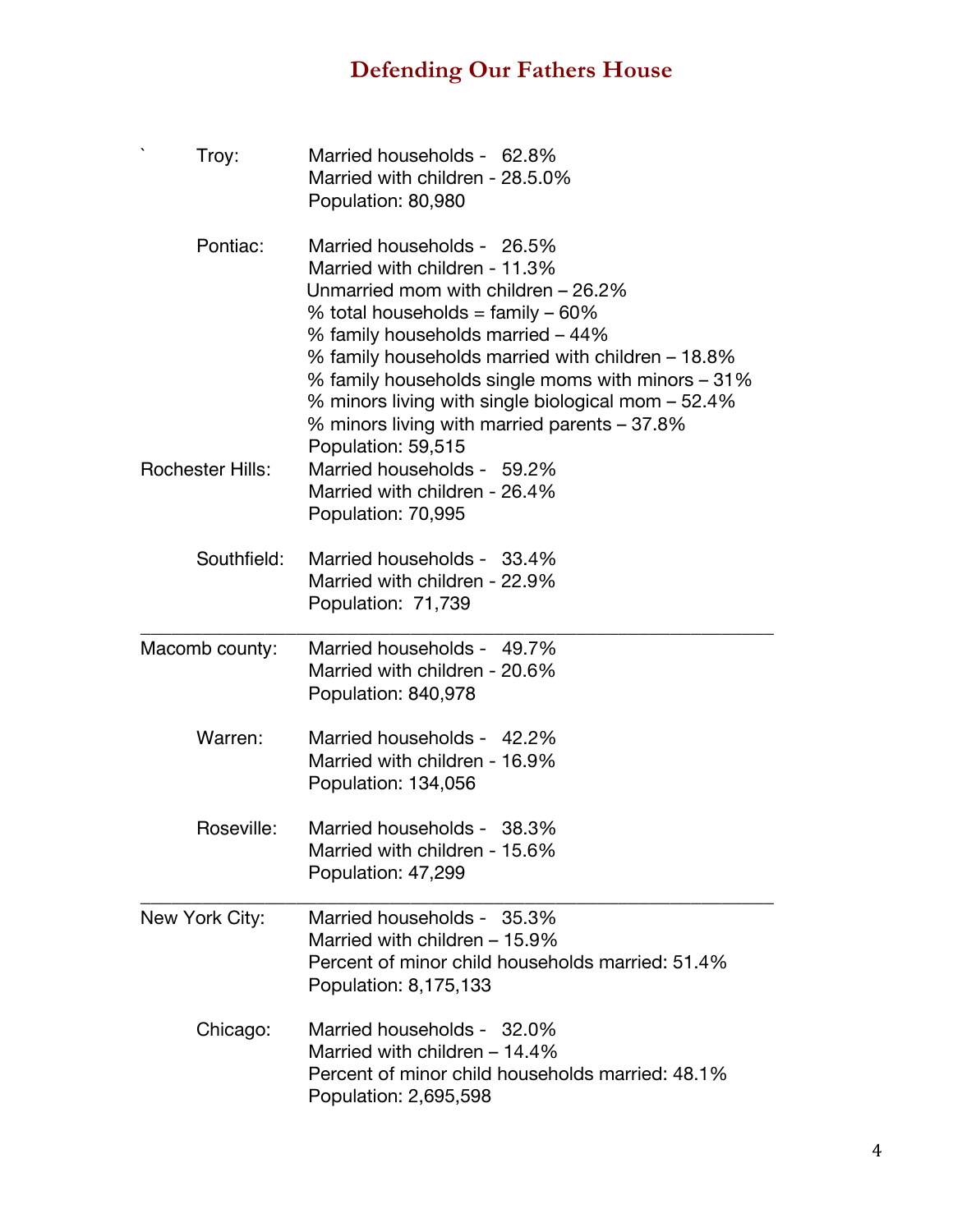| Columbus: | Married households - 32.0%<br>Married with children - 13.8%<br>Percent of minor child households married: 47.6%<br>Population: 787,033    |
|-----------|-------------------------------------------------------------------------------------------------------------------------------------------|
|           | 2010 Census Selected U.S. States                                                                                                          |
| Texas:    | Married households - 50.6%<br>Married with children $-23.7$<br>Percent of minor child households married: 60.9%<br>Population: 25,145,561 |
| Michigan: | Married households - 48%<br>Married with children - 18.9%<br>Percent of minor child households married: 59.7%<br>Population: 9,883,640    |
| New York: | Married households - 43.6%<br>Married with children -18.7%<br>Percent of minor child households married: 59%<br>Population: 19,378,102    |
| Illinois: | Married households - 48.2%<br>Married with children - 21%<br>Percent of minor child households married: 62.7%<br>Population: 12,830,632   |
| Ohio:     | Married households - 47.2%<br>Married with children - 18.2%<br>Percent of minor child households married: 58.2%<br>Population: 11,536,504 |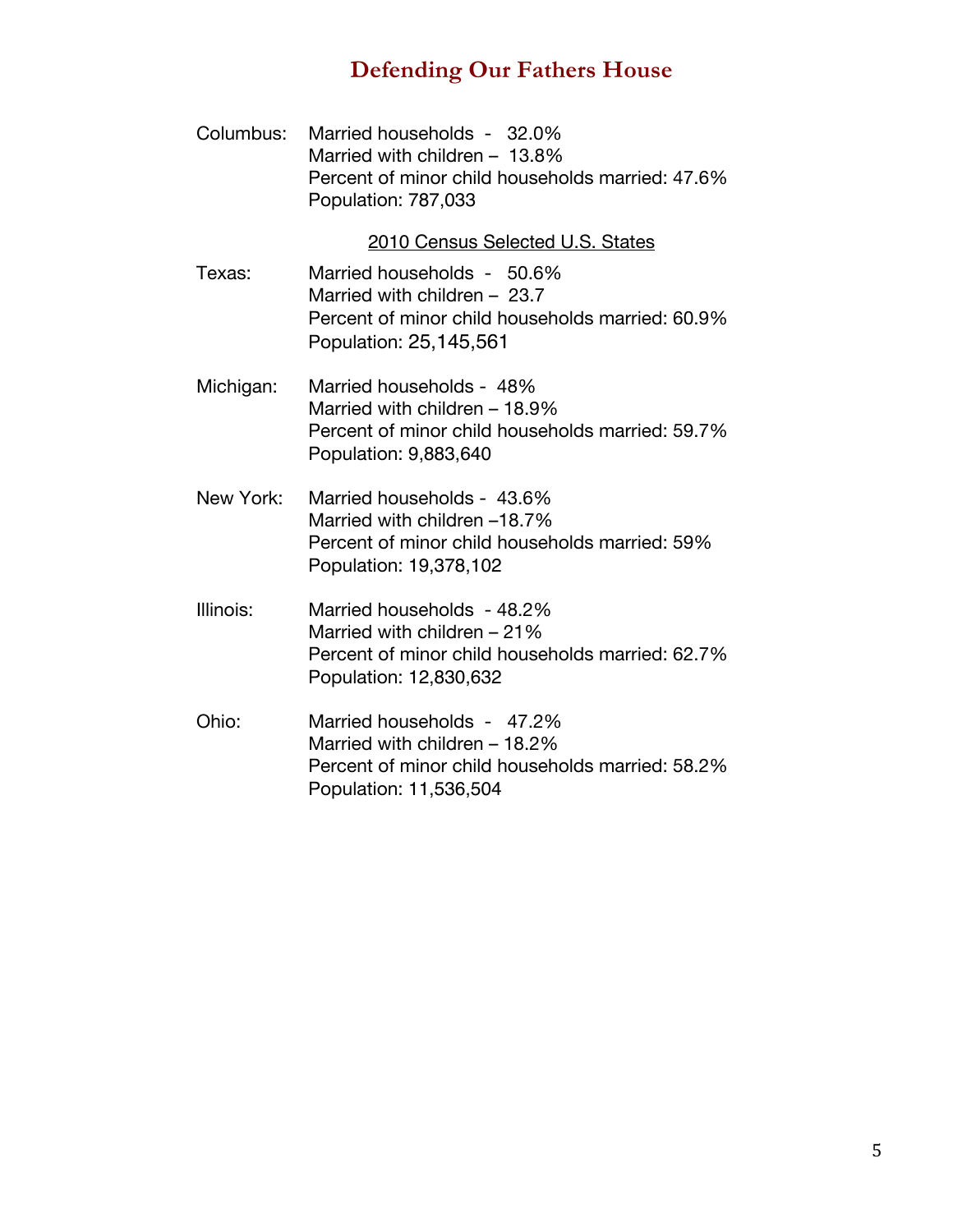### **2010 Census DATA**

Children in single-parent families by race<sup>12</sup>

Asians:  $17^{13}$ % Non-Hispanic Whites: 25% Hispanics: 42% American Indian: 53% Non-Hispanic Blacks: 67%

### **2010 Census DATA CHILDREN BORN TO UNWED MOMS14** Percent of Births Unwed

National Data - Unwed Births : 40.7% of all births unwed Percent of births to women under 30 unwed: 53% Percent of births to women 20-24: 64.8% Percent of births to women 15-19: 90% Percent of first-born births unwed: 50% *(all ages)*

National Data: Unwed Births By Ethnicity:

Asians: 17.1% Non-Hispanic Whites: 29.4% Hispanics: 53.5% American Indian: 66.9% Non-Hispanic Blacks: 72.2%

<sup>&</sup>lt;sup>12</sup> National Kids Count, Annie E. Casey Foundation, Based on U.S. Census ACS 2012,

http://datacenter.kidscount.org/data/tables/107-children-in-single-parent-families-

by#detailed/1/any/false/867,133,38,35,18/10,168,9,12,1,13,185/432,431

<sup>&</sup>lt;sup>13</sup> APPENDIX M - DATA ON NONMARITAL BIRTHS TO ADULTS AND TEENAGERS AND FEDERAL STRATEGIES TO REDUCE NONMARITAL PREGNANCIES

http://waysandmeans.house.gov/media/pdf/greenbook2003/appendixm.pdf

<sup>14</sup>*See* **Births to Unmarried Women** Child Trends Data Bank July 2013

http://www.childtrends.org/wp-content/uploads/2012/11/75\_Births\_to\_Unmarried\_Women.pdf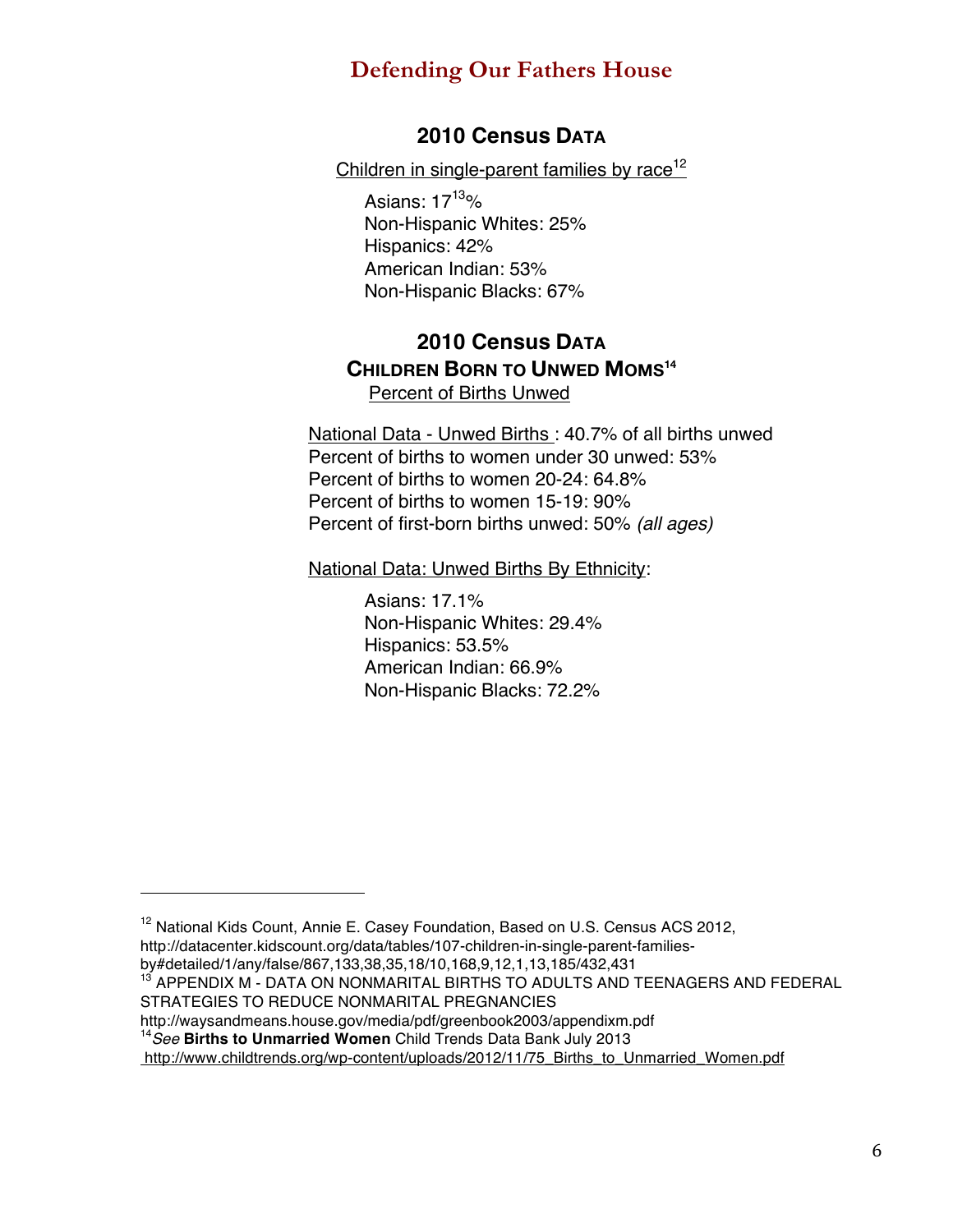## Table I-4. Births to unmarried women, by race and Hispanic origin of mother: United States, each state and territory.<sup>15</sup>

| <b>Births to Unmarried Women</b>                         |  | <b>Percent Unmarried</b> |                                   |  |  |  |  |
|----------------------------------------------------------|--|--------------------------|-----------------------------------|--|--|--|--|
| <b>All Races</b> White                                   |  | Black                    | Hispanic All White Black Hispanic |  |  |  |  |
| U.S1,607,773 622,972 420,879 489,667 40.7 29.0 72.3 53.3 |  |                          |                                   |  |  |  |  |

Unwed Births By Selected U.S. Clties<sup>16</sup>

| Colorado Springs  | 25% |
|-------------------|-----|
| San Francisco, CA | 25% |
| San Diego, CA     | 29% |
| Portland, OR      | 31% |
| El Paso, TX       | 43% |
| Boston, MA        | 43% |
| New York, NY      | 44% |
| San Antonio, TX   | 46% |
| Columbus, OH      | 48% |
| Las Vegas, NV     | 48% |
| Boston, MA        | 43% |
| Grand Rapids, MI  | 49% |
| Houston, TX       | 49% |
| Chicago, IL       | 50% |
| Los Angeles, CA   | 51% |
| Atlanta, GA       | 53% |
| Dallas, TX        | 54% |
| Washington, DC    | 54% |
| Philadelphia, PA  | 64% |
| Pontiac           | 73% |
| Cleveland, OH     | 76% |
| Detroit, MI       | 80% |

 

http://www.cdc.gov/nchs/data/nvsr/nvsr62/nvsr62\_01\_tables.pdf#tab104

<sup>15</sup> National Vital Statistics Reports,Vol. 62, No.1, June 28, 2013

<sup>16</sup> NATIONAL KIDS COUNT, ANNIE E. CASEY FOUNDATION, HTTP://DATACENTER.KIDSCOUNT.ORG/DATA/TABLES/7- BIRTHS-TO-UNMARRIED-WOMEN?LOC=1&LOCT=2#RANKING/3/ANY/TRUE/867/ANY/258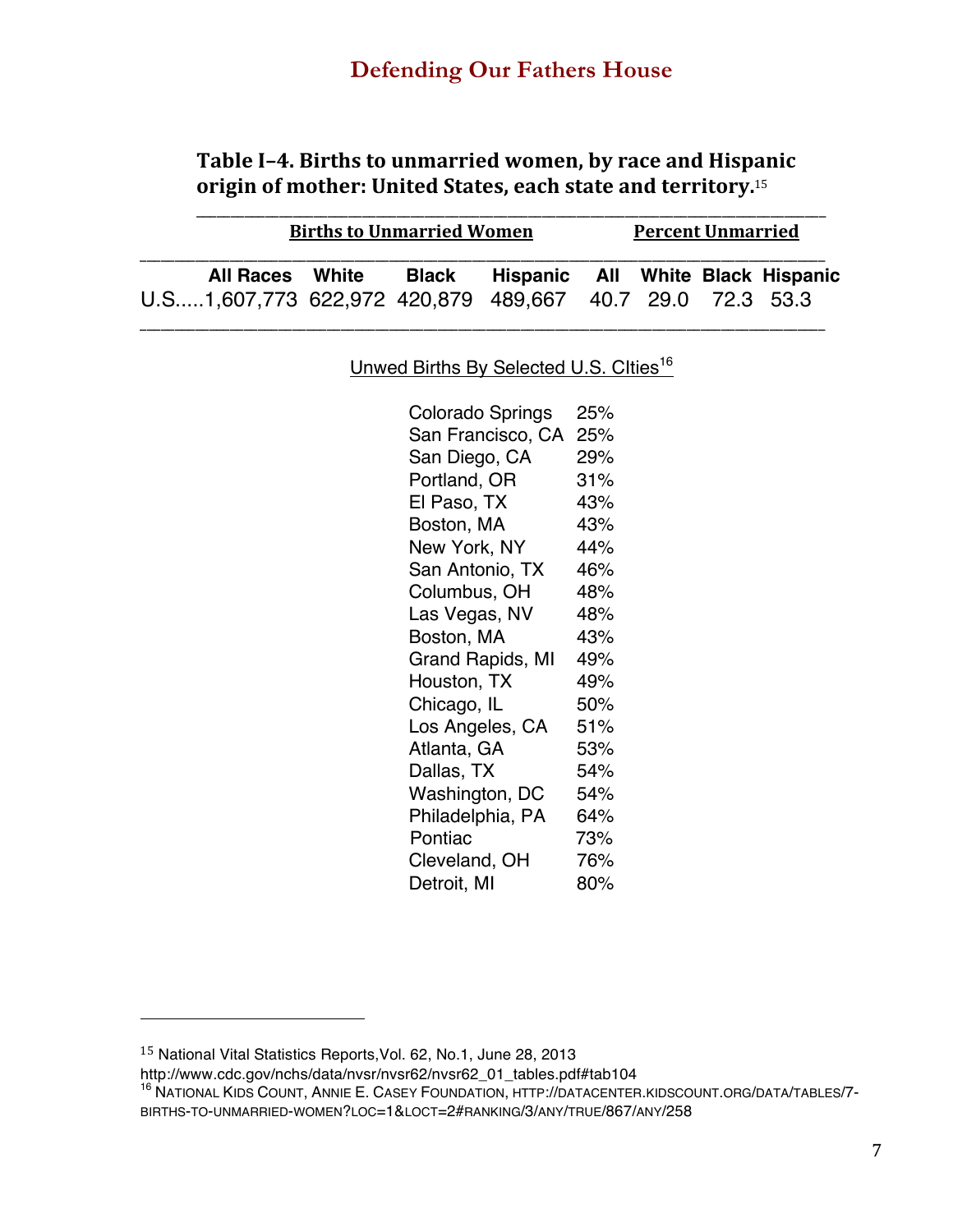Unwed Births By Selected States<sup>17</sup>

| Utah:                                | 13.2% |
|--------------------------------------|-------|
| <b>New Hamphire:</b>                 | 20.0% |
| Colorado:                            | 23.7% |
| Idaho                                | 26.8% |
| <b>Massachusetts:</b>                | 34.7% |
| <b>New Jersey</b>                    | 35.9% |
| <b>Illinois:</b>                     | 40.0% |
| <b>California:</b>                   | 40.4% |
| <b>New York:</b>                     | 41.1% |
| Texas:                               | 42.0% |
| Michigan:                            | 42.3% |
| MI Women Under 30: 54.0% [2009 data] |       |
| <b>Ohio:</b>                         | 43.4% |
| <b>Florida</b>                       | 47.6% |
| Mississippi:                         | 54.4% |
|                                      |       |

Unwed Births By Selected Michigan Cities<sup>18</sup>

| <b>Highland Park</b> | 89% |
|----------------------|-----|
| Detroit & Flint      | 80% |
| Saginaw              | 77% |
| Pontiac              | 73% |
| Inkster              | 73% |
| Taylor               | 59% |
| Lansing              | 54% |
| Southfield           | 50% |
| Roseville            | 50% |
| Warren               | 47% |
| Grand Rapids         | 49% |
| Oak Park             | 48% |
| Ypsilanti            | 46% |
| Redford              | 45% |
| Wyandotte            | 45% |
| Clinton Twp.         | 45% |
| Waterford            | 35% |
| Dearborn Heights     | 29% |
| Ann Arbor            | 15% |

<sup>&</sup>lt;sup>17</sup> National Vital Statistics Reports, Vol. 62, No.1, June 28, 2013

http://www.cdc.gov/nchs/data/nvsr/nvsr62/nvsr62\_01\_tables.pdf

<sup>18</sup> NATIONAL KIDS COUNT, ANNIE E. CASEY FOUNDATION http://datacenter.kidscount.org/data/tables/1649 births-to-unwed-mothers?loc=24#detailed/3/3675-3687,3689-